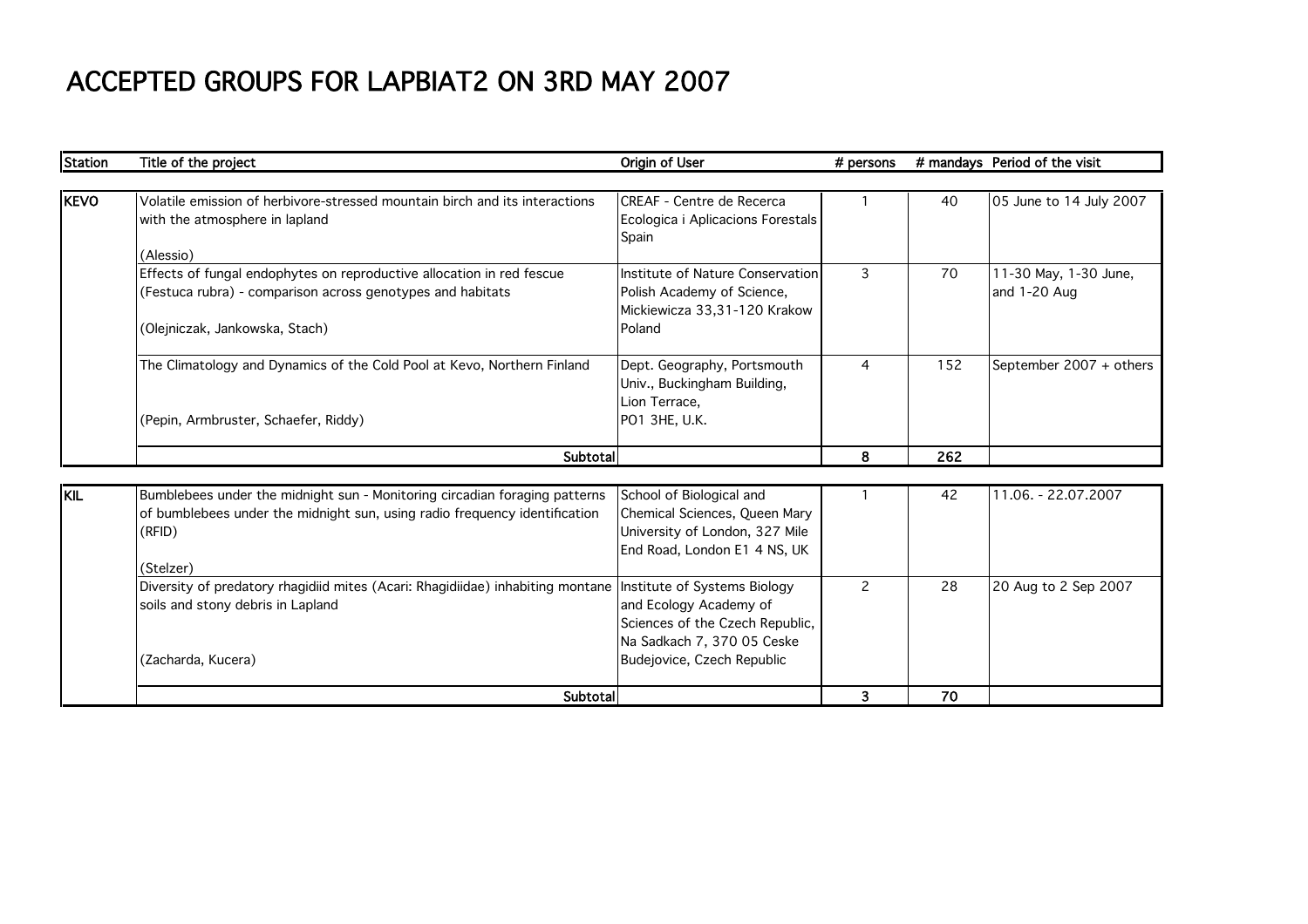| Station | Title of the project                                                      | Origin of User                 | # persons |    | # mandays Period of the visit |
|---------|---------------------------------------------------------------------------|--------------------------------|-----------|----|-------------------------------|
|         |                                                                           |                                |           |    |                               |
| KOLARI  | Comparison of the Genetic Structure and Habitat Preferences of Polish and | Department of Botany and       |           | 45 | 1.07.-31.08.2007              |
|         | Finnish Populations of Galium trifidum L. in Sozological Aspect           | Nature Conservation University |           |    |                               |
|         |                                                                           | of Warmia and Mazury in        |           |    |                               |
|         |                                                                           | Olsztyn; Plac Lodzki 1; 10-727 |           |    |                               |
|         |                                                                           | Olsztyn, Poland                |           |    |                               |
|         | (Włodzimierz Pisarek)                                                     |                                |           |    |                               |
|         | Subtotall                                                                 |                                |           | 45 |                               |

|                | Subtotal                                                                 |                                                         | 108 |                      |
|----------------|--------------------------------------------------------------------------|---------------------------------------------------------|-----|----------------------|
|                | (Krams, Krama, Osipovs)                                                  | Estonia                                                 |     |                      |
|                | Parus major                                                              | Latvia; Tartu University,<br>Vanemuise 46, 51014 Tartu, |     |                      |
|                | Finnish and Latvian comparison of immunological parameters of great tits | iela 13, LV-5401 Daugavpils,                            |     |                      |
|                | Breeding cost as a constraint of bird distribution in northern Europe:   | Daugavpils University, Vienibas                         | 48  | 4-19 June 2007       |
|                | (Broggi)                                                                 | Barcelona, Spain                                        |     |                      |
|                |                                                                          | Passeig Picasso s/n, 08003                              |     |                      |
|                |                                                                          | Natural History Museum,                                 |     |                      |
|                | determining the great tit's northern distribution margin?                | Ecology Associate Unit (CSIC),                          |     | 15 Feb -15 Mar 2008  |
| <b>OULANKA</b> | Physiological reasons behind the edge of the range. Is winter energetics | <b>Evolutionary and Behavioural</b>                     | 60  | 20 Sep -20 Oct 2007, |